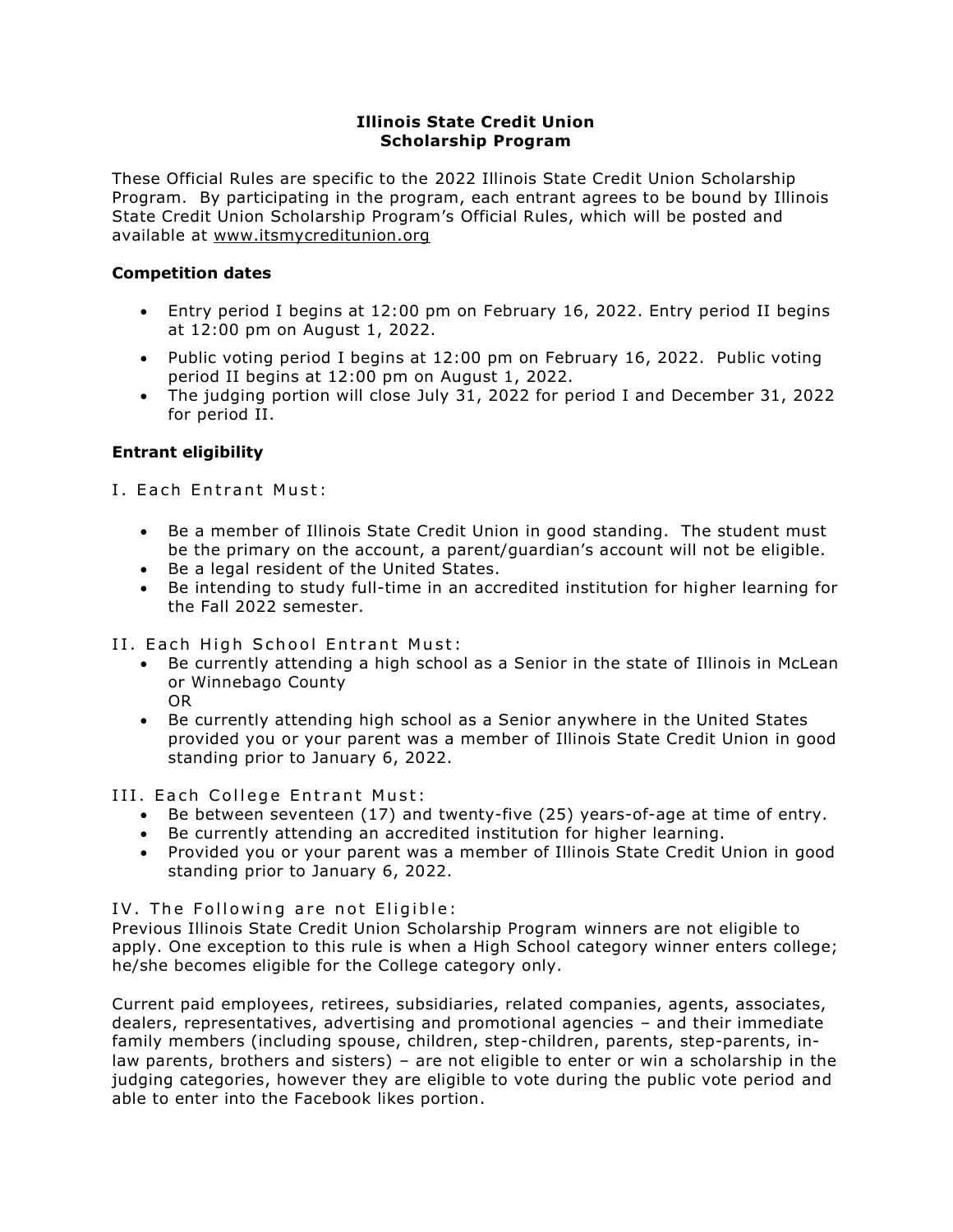# **Scholarships to be awarded**

The first 5 applicants to reach 500 Likes via Facebook in each period will win a \$1,000 scholarship.

In addition to the 10 \$1,000 scholarships, 2 additional \$2,000 scholarships will be awarded in each category at the end of the year:

- Board of Director's Pick
- Most Creative

## **How to enter**

- **I. Application:** Complete the detailed online scholarship application form, including attaching a recent photo and the required supporting documents.
- **II. Supporting Documents:** A letter from your advisor/guidance counselor stating that you are enrolled in an accredited university.
- **III. Your Entry:**

## A VIDEO (we suggest it be 1-3 minutes):

Create a creative and informative video discussing a finance idea such as, but not limited to: new cars vs used cars, understanding a credit score, is life getting more expensive, how to build your credit, benefits to getting pre-approved vs dealership financing, how to manage every day finances, the difference between a bank and a credit union, what will the banking industry look like in 10 years, etc.

## **Videos must meet at least three of the following elements for your video to be eligible:**

- **Motion Graphics**
- **Animation**
- **Actors with script**
- **Music**
- **Multiple camera angles**
- **Creative editing**
- **Interview**
- **Screen sharing**
- **Point-of-view videography**
- **Voiceover**
- **Another creative element**

**Submissions will be reviewed by the Scholarship team to determine whether or not these elements have been met. Voiceover on a power point presentation will not be enough to be considered. The student will be informed within the week of submission if the video passes these requirements.**

An ART PIECE (can use any medium): Create a creative art piece using "It's My CU"

## **Art pieces must meet the following requirements to be eligible:**

- **Any Medium can be used**
	- o **Clay, Wood, Metal, Digital, Paint, Drawing, etc.**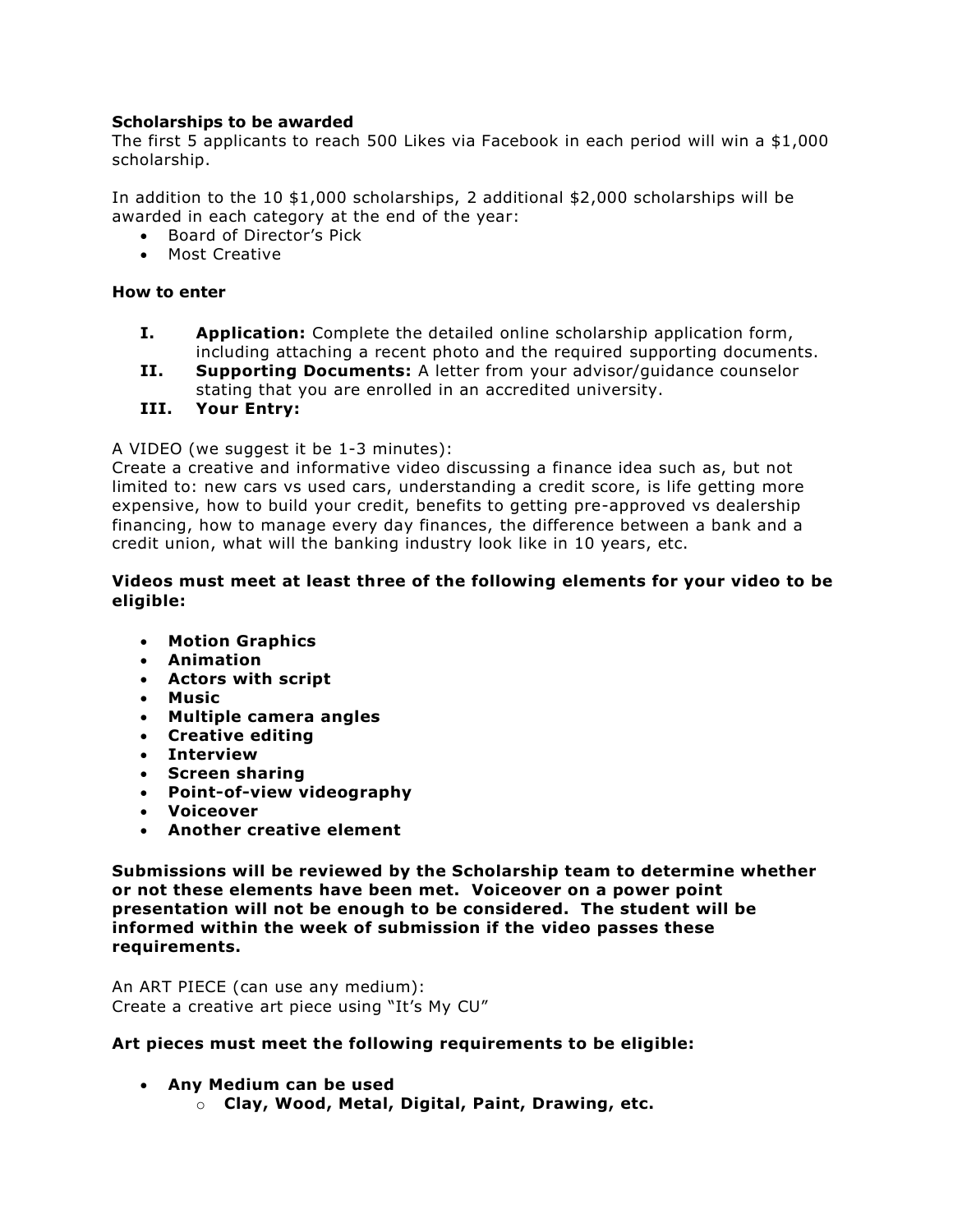- o **If you create a digital art piece, if must be printed out**
- **There is no size requirement**
- **All art pieces must be brought into an Illinois State Credit Union branch**

### **Submissions will be reviewed by the Scholarship team to determine whether or not these elements have been met. The student will be informed within the week of submission if the art piece passes these requirements.**

### A FINANCIAL EDUCATION PLAN:

Create a lesson plan on a financial education topic. A lesson plan traditionally includes the details of the lesson, the learning outcomes to be covered, the methodology that will be used, the resources/materials required, and the activities that will be carried out both to engage and assess the learners.

## **Financial Education Plans must meet the following requirements to be eligible:**

- **Lesson needs to be on a financial education topic.**
- **Can be for any grade K-12**
- **Must follow Illinois State Education Guidelines (See Below)**

## **Economics and Personal Finance Standards Birth-8th Grade**

IL EARLY LEARNING & DEVELOPMENT STANDARDS: Explore roles in the economic system and workforce Benchmarks: 15.A.ECa- Describe some common jobs and what is needed to perform those jobs; 15.A.ECb-Discuss why people work

| Kindergarten | 1 <sup>st</sup> Grade                      | 2 <sup>nd</sup> Grade                   |
|--------------|--------------------------------------------|-----------------------------------------|
|              | <b>Economic Decision Making SS.EC.2.1:</b> | Financial Literacy SS.EC.FL4.2: Explain |
|              | Describe the skills and knowledge          | that money can be saved or spent on     |
|              | required to produce certain goods and      | goods and services                      |
|              | services                                   |                                         |

| 3 <sup>rd</sup> Grade                     | 4 <sup>th</sup> Grade                     | 5 <sup>th</sup> Grade                  |
|-------------------------------------------|-------------------------------------------|----------------------------------------|
| <b>Exchange and Markets SS.EC. 2.3:</b>   | Financial Literacy SS.EC.FL.3.4: Analyze  | <b>National and Global Economy</b>     |
| Generate examples of the goods and        | how spending choices are influenced by    | SS.EC.3.5: Determine the ways in which |
| services that governments provide.        | price as well as many other factors (e.g. | the government pays for the goods and  |
|                                           | advertising, peer pressure, options).     | services it provides.                  |
| Financial Literacy SS.EC.FL.3.3: Describe | <b>Exchange and Markets SS.EC. 2.4:</b>   | <b>Exchange and Markets SS.EC.1.5:</b> |
| the role of banks and other financial     | Describe how goods and services are       | Analyze why and how individuals,       |
| institutions in an economy.               | produced using human, natural, and        | businesses, and nations around the     |
|                                           | capital resources (e.g. tools and         | world specialize and trade.            |
|                                           | machines).                                |                                        |

| 6 <sup>th</sup> -8 <sup>th</sup> Grade                                                                                                                          |
|-----------------------------------------------------------------------------------------------------------------------------------------------------------------|
| SS.EC.1.6-8.LC: Explain how economic decisions affect the wellbeing of individuals, businesses and society                                                      |
| SS.EC.2.6-8.MdC: Describe the roles of institutions, such as corporations, non-profits, and labor unions in a market economy.                                   |
| SS.EC.3.6-8.MC: Evaluate employment, unemployment, inflation, total production, income and economic growth data and how<br>they affect different groups.        |
| SS.EC.2.6-8.MC: Explain how changes in supply and demand cause changes in prices and quantities of goods and services, labor,<br>credit, and foreign currencies |
| SS.EC.FL.2.6-8.LC: Explain the roles and relationships between savers, borrowers, interest, time, and the purposes for saving.                                  |
| SS.EC.FL.1.6-8.LC: Analyze the relationship between skills, education, jobs, and income.                                                                        |
| SS.EC.3.6-8.MdC: Explain barriers to trade and how those barriers influence trade among nations.                                                                |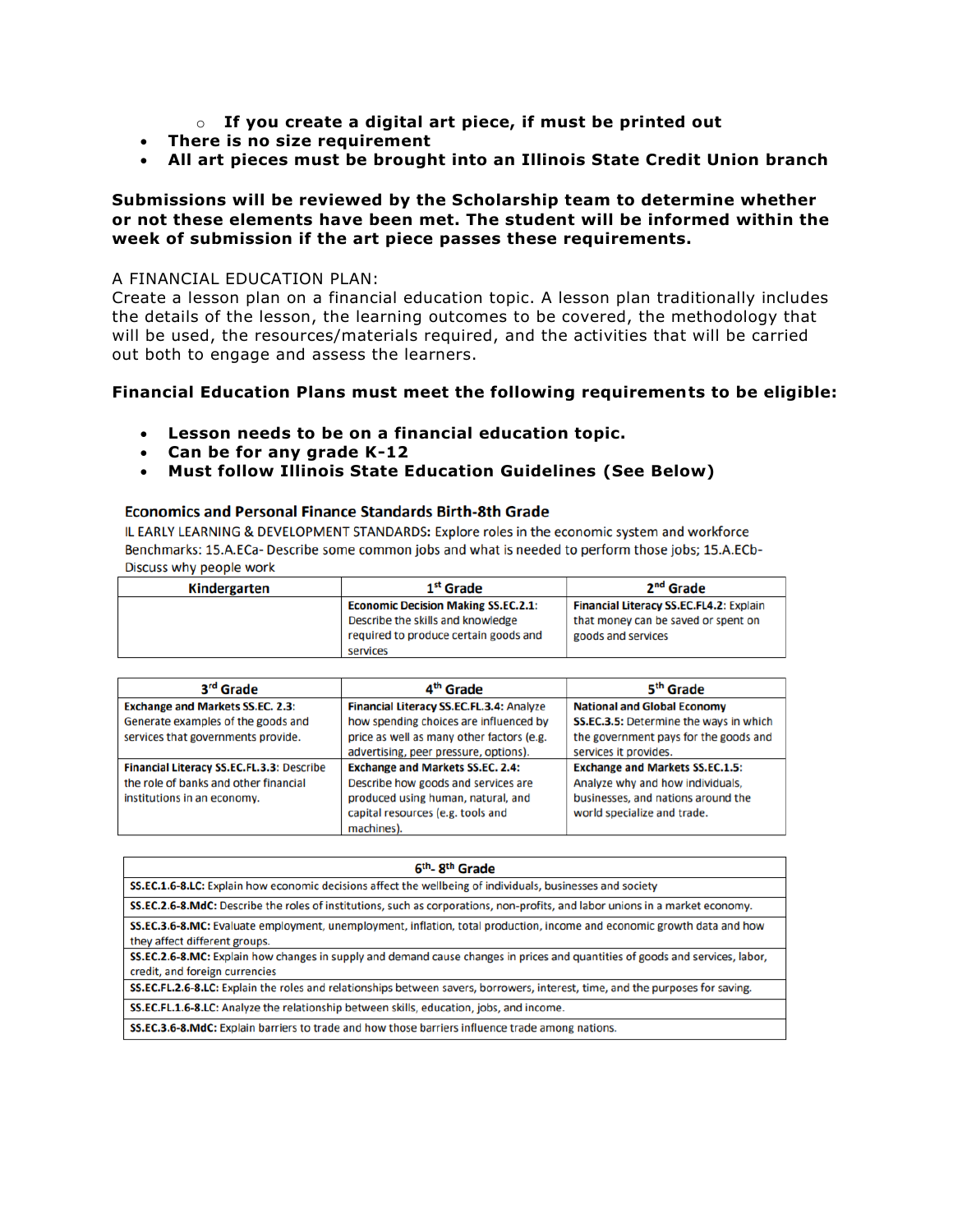# **Grades 9-12 (see chart below)**

**Financial Literacy** SS.EC.FL.1.9-12: Analyze the costs and benefits of various strategies to increase income. SS.EC.FL.2.9-12: Explain how to make informed financial decisions by collecting information, planning, and budgeting. SS.EC.FL.3.9-12: Explain how time, interest rates, and inflation influence savings patterns over a lifetime. SS.EC.FL.4.9-12: Analyze costs and benefits of different credit and payment options for goods and services, the role of lenders, and interest. SS.EC.FL.5.9-12: Evaluate risks and rates of return of diversified investments. SS.EC.FL.6.9-12: Analyze the costs and benefits of insurance, including the influences of an individual's characteristics and behavior.

**Submissions will be reviewed by the Scholarship team to determine whether or not these elements have been met. The student will be informed within the week of submission if the art piece passes these requirements.**

To be entered, the application form must be fully completed, and submitted by the entry deadline, including video and all required supporting documents.

Make your video by uploading it within our application. Your art piece needs to be brought into one of Illinois State Credit Union's branches. The financial education plan can be submitted through the application. Illinois State Credit Union will make watermark adjustments to the videos, take a photo of the art piece and financial education plans and will then post to the Illinois State Credit Union Facebook page.

**If, upon completing and submitting your application, your entry does not appear on the Illinois State Credit Union Facebook page within 48 hours or two business days, it likely means that information you submitted was either incomplete or inaccurate and as a result we were unable to upload your entry and consider you for a scholarship. Please contact Illinois State Credit Union directly at marketing@itsmycreditunion.org for more information related to your incomplete entry.**

#### **Vote eligibility**

There is a limit of one vote, per person, per legitimate email address, for each category. Votes that do not meet the eligibility criteria will be disqualified. Votes made with multiple addresses, under multiple identities, or through the use of any device or artifice to enter multiple times or entries that are in excess of the permitted number of entries during Illinois State Credit Union Scholarship Program's period are automatically void.

#### **Determining winners**

- Scholarship winners will be determined by a combination of public vote and judging committee.
- The first five scholarship winners in each period will be determined by public vote on the **Illinois State Credit Union** Facebook page.
- There is a limit of 3 winners per submitting school (i.e. A maximum of 3 Normal West students can win a scholarship)

## **Judging and evaluation criteria**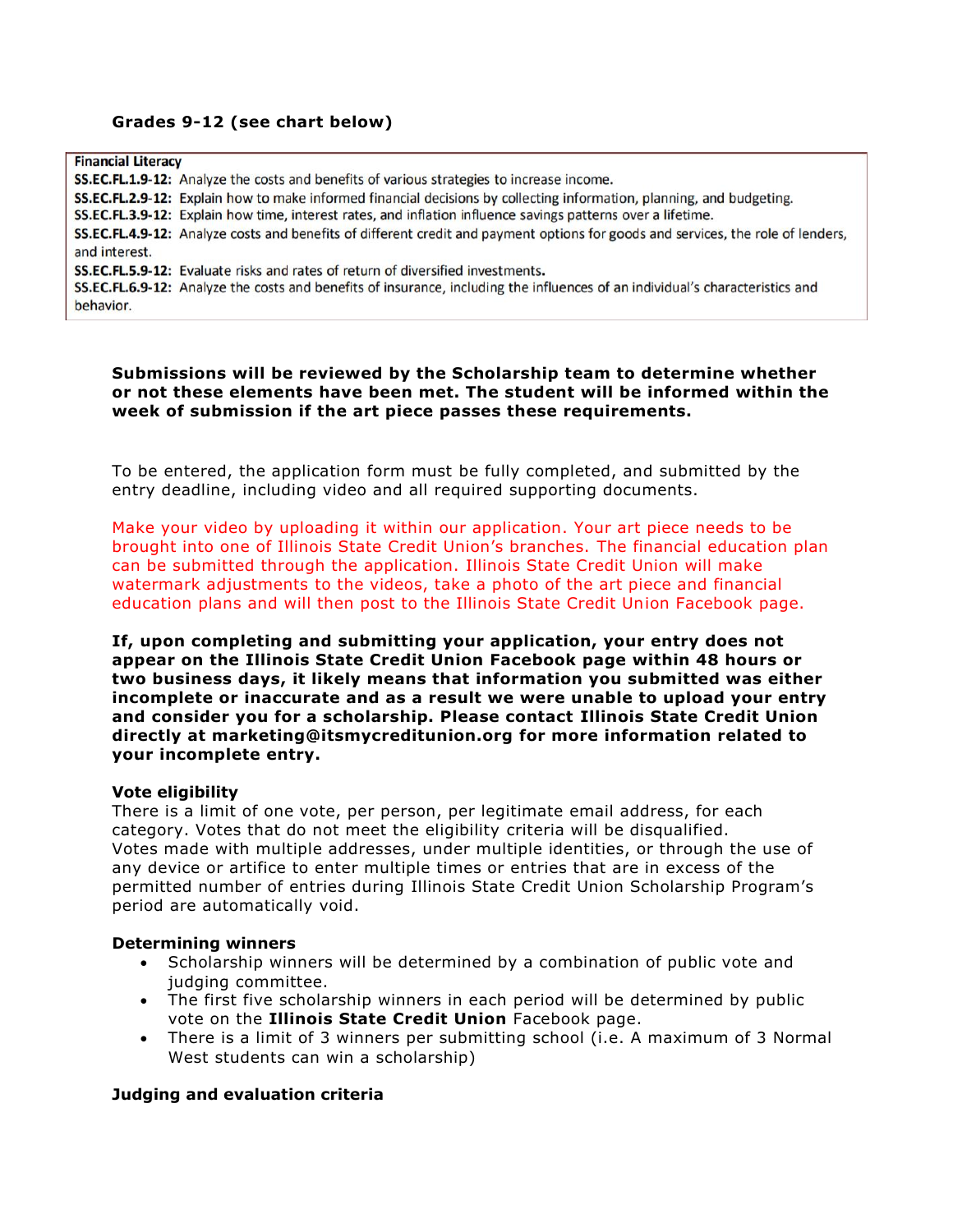The Top Ten submissions, including application forms, video submissions, art piece submissions and financial education plan submissions and all other documentation will be evaluated by the Judging Committee, based the following criteria.

- Effort, quality, and creativity apparent in the applicant's video submission, art piece, or financial education plan.
- How well the applicant addressed the financial education topics for video submissions and financial education plan. We encourage creative thinking.

## **Announcing the winners**

The scholarship winners will be announced on **Illinois State Credit Union's** Facebook page and website. The recipients will also be contacted at the telephone and/or email provided on their application. **Potential recipients who cannot be contacted within seven business days of the public announcement, despite customary diligent efforts, may be disqualified and the next in line winner will be awarded the prize.**

# **Submission eligibility**

Your video submission must meet all of the following criteria to be eligible for Illinois State Credit Union Scholarship Program:

- Illinois State Credit Union reserves the right to exclude any video submission it deems inappropriate or outside the intent of the scholarship program.
- Be intended for a family audience and therefore not contain, depict or refer to any crude, vulgar, obscene, sexually explicit, disparaging, discriminatory, offensive, illegal or otherwise unsuitable language, activity or other content (all as determined by Illinois State Credit Union in their sole discretion).
- Not contain, depict or refer to any content that disparages or refers negatively to Illinois State Credit Union, or any other person or entity (all as determined by Illinois State Credit Union in their sole discretion).
- Not conflict with any of Illinois State Credit Union's core values, or otherwise be objectionable to Illinois State Credit Union (as determined by Illinois State Credit Union in their sole discretion).
- Not contain any content that violates any law or any third party's rights (including privacy, personality and intellectual property rights, or copyrights).
- Not promote, depict or refer to any commercial enterprises other than Illinois State Credit Union.
- Your video must meet all guidelines and criteria imposed by YouTube with respect to their rules and regulations.
- In the event of a dispute, submissions shall be deemed to be submitted by the authorized account holder of the e-mail address associated with the entry (the "Applicant").
- If a video shows any individual in such a way that the individual can be recognized, you must obtain written consent from that individual to permit Illinois State Credit Union to copy, display, transmit and otherwise use the video, and you must provide Illinois State Credit Union an original copy of that consent upon Illinois State Credit Union's request.

Illinois State Credit Union will not be responsible for any lost, delayed, misdirected, illegible, incomplete, damaged or undeliverable entries, or any delay or failure to transmit, process, receive or consider entries.

## **In order to be eligible to be awarded the scholarship each recipient must:**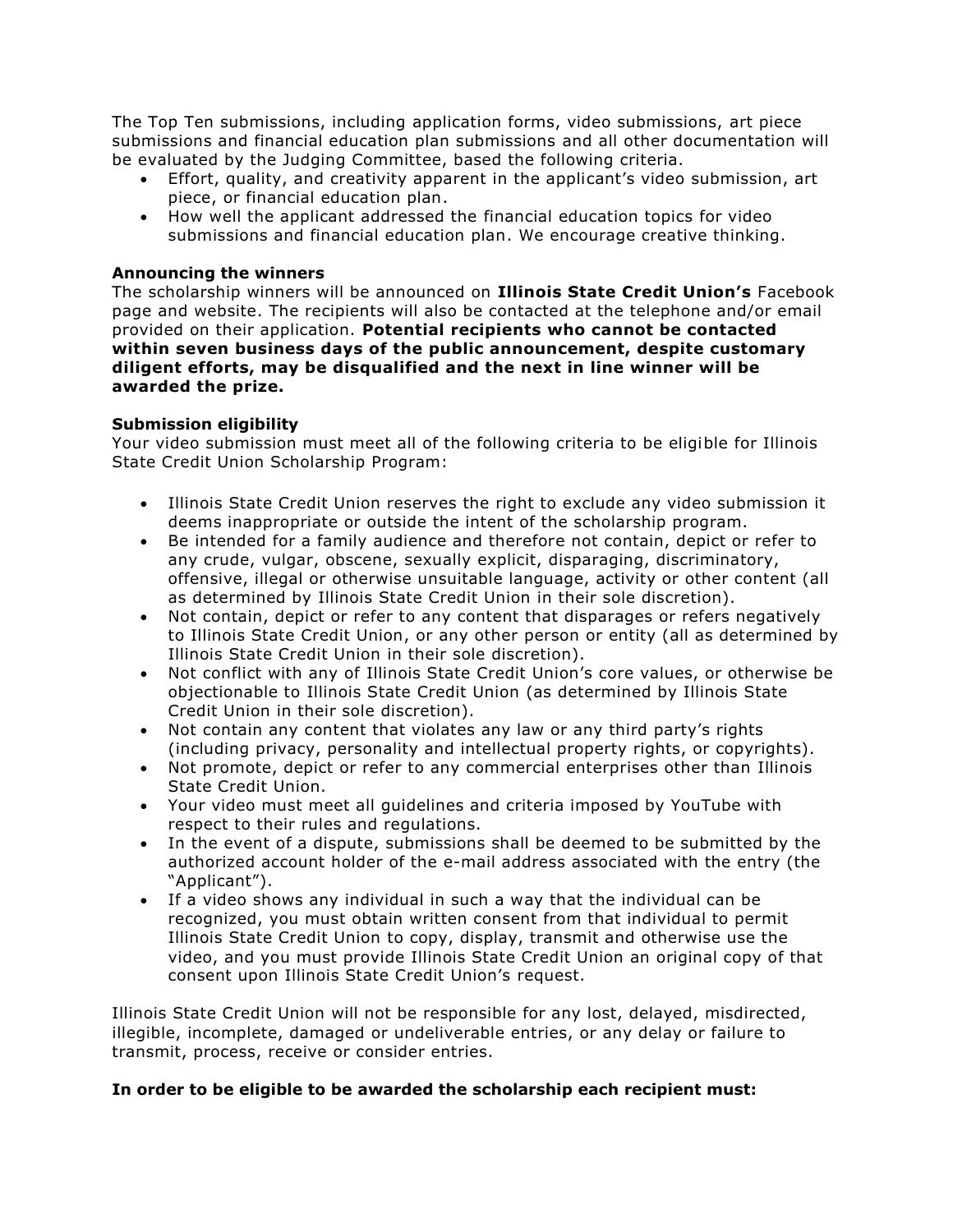Sign a Declaration of Compliance with Rules and Regulations and an Assignment, Release and Indemnity Form, assigning all rights to the video submission, art piece submission, or financial education plan to Illinois State Credit Union, including all copyrights, releasing Illinois State Credit Union, their affiliates and respective advertising and promotions agencies from any liability in connection with Illinois State Credit Union or the scholarships awarded.

Produce valid identification and, if requested by Illinois State Credit Union, proof of age and photo identification.

Provide valid identification of Illinois State Credit Union membership.

Confirm that they are the sole producer of the video and that they own all rights to it and are able to fully assign all rights to Illinois State Credit Union as contemplated above.

## **Disbursement of scholarship awards**

- The scholarship recipients will receive proceeds for the Fall 2022 Semester or Spring 2023 Semester, depending on whether the student is competing in period I or period II respectively.
- The scholarship funds will be mailed to the winner's college or university within two weeks of earning the scholarship and providing the required documentation.
- Students must show proof that they are registered full time during the Fall 2022 semester (verification of schedules will be done at the time of disbursement).

#### **License**

By entering Illinois State Credit Union's Scholarship Program, you irrevocably and exclusively assign all copyright, without limitation of time, place, medium, support or language, to Illinois State Credit Union and waive all legal rights to the video, art piece, or financial education plan in favor of Illinois State Credit Union. Accordingly, you acknowledge that Illinois State Credit Union will have the unrestricted and exclusive right to use the video, art piece, or financial education plan for any purpose, including but not limited to, publishing it in an electronic form on the Illinois State Credit Union website for promotional purposes without further compensation.

## **Conduct**

Illinois State Credit Union reserves the right, in their sole discretion, to disqualify any entrant or voter found to be: (a) violating Illinois State Credit Union's Scholarship Program Rules & Regulations; (b) tampering or attempting to tamper with the entry or voting process or the operation of the scholarship program; (c) violating the terms of service, conditions of use and/or general rules or guidelines of Illinois State Credit Union; and/or (d) acting in an unsportsmanlike or disruptive manner, or with intent to annoy, abuse, threaten or harass any other person.

#### **Disclaimers, liability, and indemnification**

By participating in Illinois State Credit Union's Scholarship Program, you release and agree to indemnify and hold harmless Illinois State Credit Union and their employees, directors, officers, affiliates, agents, judges and advertising and promotional agencies from any and all damages, injuries, claims, causes of actions, or losses of any kind resulting from your participation in Illinois State Credit Union's Scholarship Program or receipt or use of any award or prize.